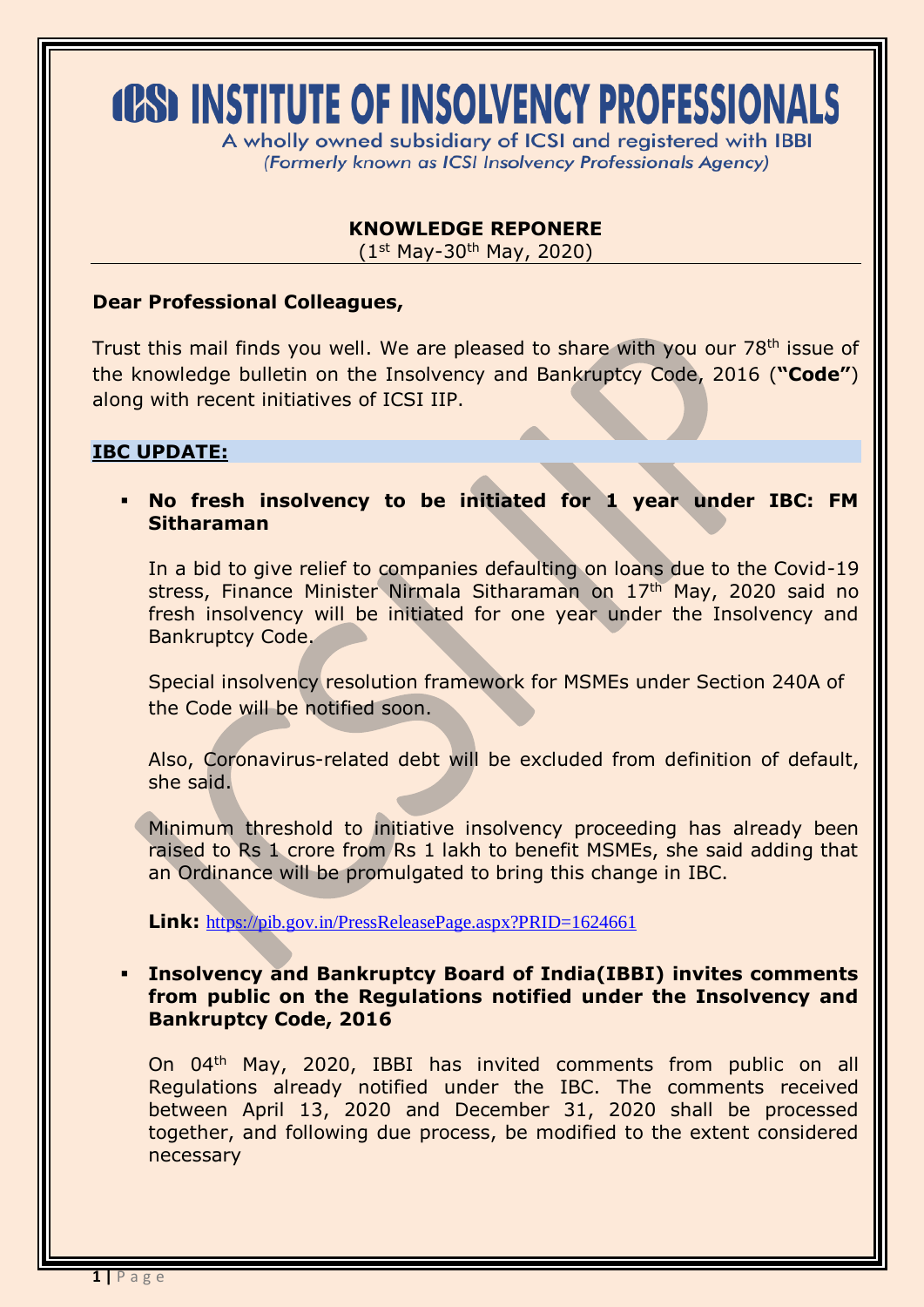Outlining the process for submission of comments by various stakeholders, IBBI assures that it shall endeavor to notify modified regulations by March 31, 2020 and bring them into force on April 1, 2021.

**Link:** [https://ibbi.gov.in//uploads/press/6408370b268c3a50c61bf75118493198.pdf](https://ibbi.gov.in/uploads/press/6408370b268c3a50c61bf75118493198.pdf)

## **[IBBI's communication dated 8th May 2020 -](https://ibbi.gov.in/uploads/whatsnew/3d9849d4c72be198d901ba78006005cf.pdf) Role of Resolution [Professional / Liquidator in respect of Avoidance Transactions](https://ibbi.gov.in/uploads/whatsnew/3d9849d4c72be198d901ba78006005cf.pdf)**

On 08th May, 2020, IBBI issued a communiqué clarifying the role of Resolution Professional/Liquidator in respect of Avoidance Transactions, for the sole purpose of educating the IPs and other stakeholders of corporate insolvency resolution and liquidation processes.

IBBI advised a stakeholder must refer to the Code and the Rules/Regulations and relevant case laws or seek professional advice if he intends to take any action or decision in any matter under the Code.

**Link:** <https://ibbi.gov.in/uploads/whatsnew/3d9849d4c72be198d901ba78006005cf.pdf>

## **NCLT has made 'Record of Default' mandatory for Insolvency Proceedings**

NCLT vide its order dated 12.05.2020 directed Financial Creditors to file default record from Information Utility(IU) before initiating insolvency process under Section 7 of IBC. Now, no new petition would be entertained without record of default under section 7. In case of pending cases also, NCLT directed to file record of defaults from IU before the next date of hearing.

Before this order of NCLT, till date the default record from IU was not mandatory and even other documents or evidence were sufficient to demonstrate a default.

**Link:** <https://ibbi.gov.in/uploads/legalframwork/e3daa98bab56a6098c4e9356b93095bb.pdf>

## **NEWS HEADLINES**

## **Jet Airways insolvency resolution professional seeks fresh EoI for defunct airline**

The interested parties can submit EoI by May 28, 2020 while the final list of eligible prospective resolution applicants (PRAs) will be given to the lenders' committee on June 10, as per the EoI document.

**Link:**[https://economictimes.indiatimes.com/industry/transportation/airlines-/](https://economictimes.indiatimes.com/industry/transportation/airlines-/-aviation/jet-airways-insolvency-resolution-professional-seeks-fresh-eoi-for-defunct-airline/articleshow/75710814.cms?utm_source=contentofinterest&utm_medium=text&utm_campaign=cppst) [aviation/jet-airways-insolvency-resolution-professional-seeks-fresh-eoi-for](https://economictimes.indiatimes.com/industry/transportation/airlines-/-aviation/jet-airways-insolvency-resolution-professional-seeks-fresh-eoi-for-defunct-airline/articleshow/75710814.cms?utm_source=contentofinterest&utm_medium=text&utm_campaign=cppst)[defunct](https://economictimes.indiatimes.com/industry/transportation/airlines-/-aviation/jet-airways-insolvency-resolution-professional-seeks-fresh-eoi-for-defunct-airline/articleshow/75710814.cms?utm_source=contentofinterest&utm_medium=text&utm_campaign=cppst)[airline/articleshow/75710814.cms?utm\\_source=contentofinterest&utm\\_medium=](https://economictimes.indiatimes.com/industry/transportation/airlines-/-aviation/jet-airways-insolvency-resolution-professional-seeks-fresh-eoi-for-defunct-airline/articleshow/75710814.cms?utm_source=contentofinterest&utm_medium=text&utm_campaign=cppst)

[text&utm\\_campaign=cppst](https://economictimes.indiatimes.com/industry/transportation/airlines-/-aviation/jet-airways-insolvency-resolution-professional-seeks-fresh-eoi-for-defunct-airline/articleshow/75710814.cms?utm_source=contentofinterest&utm_medium=text&utm_campaign=cppst)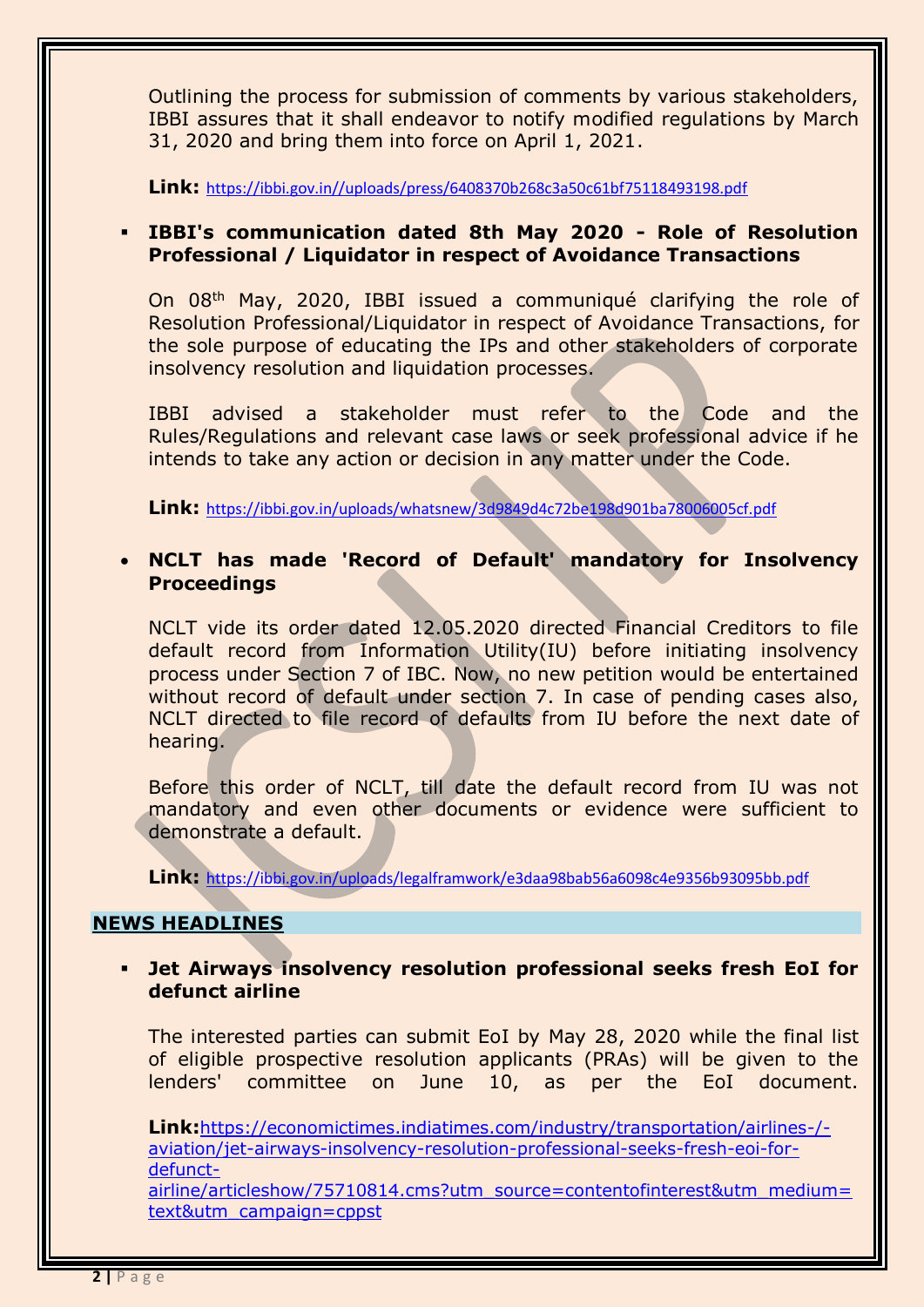## **IBC deferral plan and absence of loan rejig put banks in a fix**

Banks are in a quandary over the resolution of stress among corporate borrowers as they find themselves caught between the government's proposal to suspend the bankruptcy code for a year and the Reserve Bank of India's reluctance to allow a one-time loan restructuring in the absence of adequate information and data.

**Link:** [https://economictimes.indiatimes.com/industry/banking/finance/banking/ibc-deferral-plan](https://economictimes.indiatimes.com/industry/banking/finance/banking/ibc-deferral-plan-and-absence-of-loan-rejig-put-banks-in-a-fix/articleshow/76078629.cms)[and-absence-of-loan-rejig-put-banks-in-a-fix/articleshow/76078629.cms](https://economictimes.indiatimes.com/industry/banking/finance/banking/ibc-deferral-plan-and-absence-of-loan-rejig-put-banks-in-a-fix/articleshow/76078629.cms)

#### **Bankruptcy resolution: In IBC, liquidation an overwhelming outcome rather than revival**

A significantly greater number of cases of stressed assets that undergo resolution proceedings under Insolvency and Bankruptcy code end up in liquidation rather than being revived, the data show. Of the total 3,774 cases admitted into Corporate Insolvency Resolution Processes (CIRPs) till the end of March 2020, 914 ended into liquidation, which is 24 per cent of the total cases admitted, [Care Ratings](http://www.financialexpress.com/market/stock-market/care-ratings-ltd-stock-price/) said in a report.

**Link:** [https://www.financialexpress.com/economy/bankruptcy-resolution-in-ibc-liquidation-an](https://www.financialexpress.com/economy/bankruptcy-resolution-in-ibc-liquidation-an-overwhelming-outcome-rather-than-revival/1972086/)[overwhelming-outcome-rather-than-revival/1972086/](https://www.financialexpress.com/economy/bankruptcy-resolution-in-ibc-liquidation-an-overwhelming-outcome-rather-than-revival/1972086/)

#### **NCLAT sets asides NCLT order to make MCA party in all insolvency, company matters**

The NCLAT has set aside an NCLT order to implead the Corporate Affairs Ministry as a party in all proceedings related to insolvency and company matters before it. Allowing the plea filed by the Ministry of Corporate Affairs (MCA), a two-member bench of the appellate tribunal said the NCLT's direction was "beyond the power" and amounted to "imposition of a new rule in a compelling fashion".

**Link:** [https://www.moneycontrol.com/news/india/nclat-sets-asides-nclt-order-to-make-mca-party](https://www.moneycontrol.com/news/india/nclat-sets-asides-nclt-order-to-make-mca-party-in-all-insolvency-company-matters-5316331.html)[in-all-insolvency-company-matters-5316331.html](https://www.moneycontrol.com/news/india/nclat-sets-asides-nclt-order-to-make-mca-party-in-all-insolvency-company-matters-5316331.html)

#### **NCLAT's resolution professional ruling: Several bankruptcy cases face delay**

National Company Law Appellate Tribunal (NCLAT) had ordered that a former bank official cannot be appointed as a resolution professional (RP) in a company facing bankruptcy

In an order dated May 22, the [NCLAT](https://www.business-standard.com/topic/nclat) said the apprehension of bias expressed by Metenere about the appointment of former banker Shailesh Verma as the proposed 'interim resolution professional' at the instance of the SBI cannot be dismissed offhand.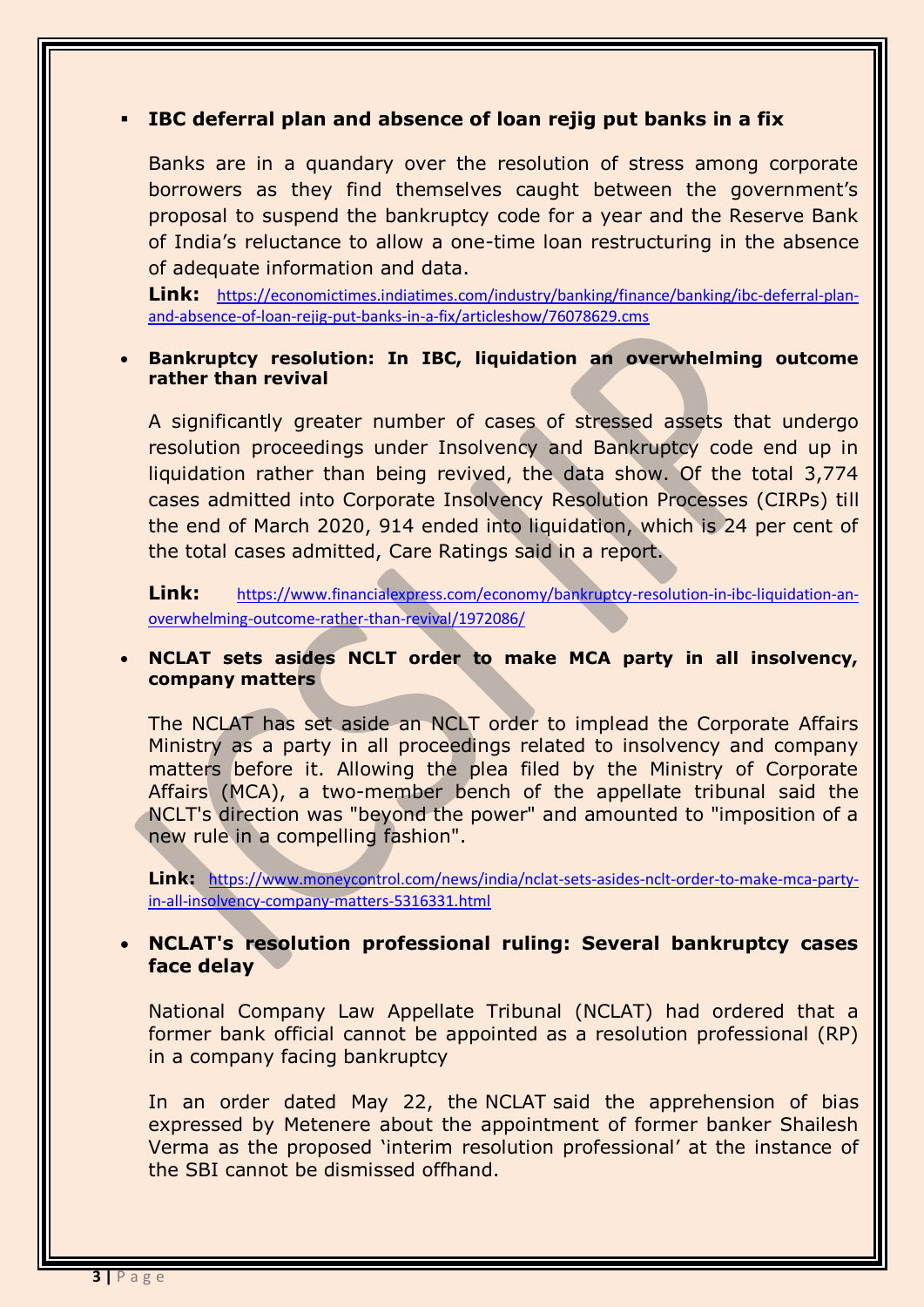**Link**: [https://www.business-standard.com/article/companies/nclat-s-resolution-professional-ruling](https://www.business-standard.com/article/companies/nclat-s-resolution-professional-ruling-several-bankruptcy-cases-face-delay-120052501295_1.html)[several-bankruptcy-cases-face-delay-120052501295\\_1.html](https://www.business-standard.com/article/companies/nclat-s-resolution-professional-ruling-several-bankruptcy-cases-face-delay-120052501295_1.html)

## **U.K. Introduces Insolvency Bill to Help Covid-Hit Companies**

The U.K. government has introduced new insolvency legislation to help businesses that are struggling from the economic impacts of coronavirus.

Legislation was introduced in parliament on 20<sup>th</sup> May, 2020 to temporarily suspend wrongful trading provisions at least until June 30, allowing directors to continue trading without the threat of personal liability.

**Link:** [https://www.bloomberg.com/news/articles/2020-05-20/u-k-introduces-insolvency-bill-to](https://www.bloomberg.com/news/articles/2020-05-20/u-k-introduces-insolvency-bill-to-support-covid-hit-companies)[support-covid-hit-companies](https://www.bloomberg.com/news/articles/2020-05-20/u-k-introduces-insolvency-bill-to-support-covid-hit-companies)

## **Insolvency suspension necessary during Covid-19 times: IBBI Chief M S Sahoo**

According to Mr. Sahoo, pushing firms to insolvency when there is nobody to rescue them will mean they will all die, which Government wants to avoid.

He also said that one of the main reasons why suspending the insolvency and bankruptcy code (IBC) is required, in the current Covid-19 times, is that there are not enough 'White Knights' to rescue the firms in distress.

**Link:**[https://www.thehindubusinessline.com/money-and-banking/insolvency-suspension](https://www.thehindubusinessline.com/money-and-banking/insolvency-suspension-necessary-during-covid-19-times-ibbi-chief-m-s-sahoo/article31625853.ece?homepage=true)[necessary-during-covid-19-times-ibbi-chief-m-s-sahoo/article31625853.ece?homepage=true](https://www.thehindubusinessline.com/money-and-banking/insolvency-suspension-necessary-during-covid-19-times-ibbi-chief-m-s-sahoo/article31625853.ece?homepage=true)

## **Govt plans pre-packaged IBC deals to ease caseload**

The pause in bankruptcy resolutions because of the covid-19 pandemic has prompted the government to legislate changes to the insolvency code to fast-track processing of cases where a restructuring plan has been agreed in advance between the company and its creditors.

The so-called pre-packaged insolvency procedure, or pre-pack, will also help ease the burden on bankruptcy courts, once the changes to the Insolvency and Bankruptcy Code are approved by Parliament.

**Link:** [https://www.livemint.com/news/india/govt-plans-pre-packaged-ibc-deals-to-ease-caseload-](https://www.livemint.com/news/india/govt-plans-pre-packaged-ibc-deals-to-ease-caseload-11588789472048.html)[11588789472048.html](https://www.livemint.com/news/india/govt-plans-pre-packaged-ibc-deals-to-ease-caseload-11588789472048.html)

## **RECENT ORDERS/ JUDGEMENTS**

1. Supreme Court extended all periods of limitation prescribed under the Arbitration and Conciliation Act, 1996 and u/s 138 of the Negotiable Instruments Act, 1881 w.e.f. March 15, 2020, till further orders, **in the**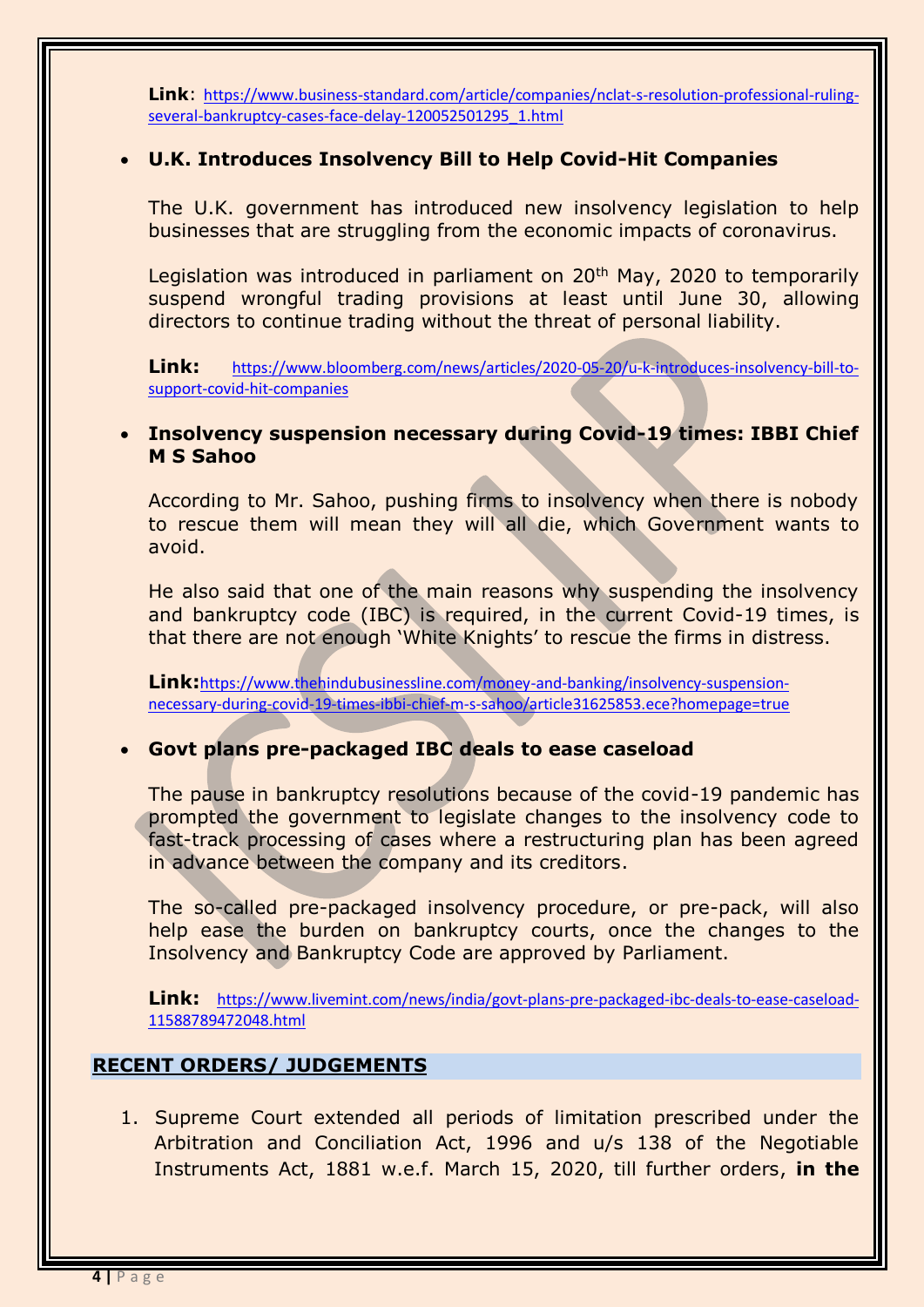# **matter of Cognizance for extension of limitation, Suo Moto Writ No.3 of 2020 dated 06.05.2020.**

- 2. High Court of Jharkhand held that approved resolution plan cannot stop garnishee proceedings when VAT authorities unaware of CIRP. HC dismisses writ petitions filed by Electrosteel Steels ('Corporate Debtor') challenging the garnishee order passed by Deputy Commissioner of Commercial Taxes ('Respondent') against SBI w.r.t. tax due from the Corporate Debtor under the Jharkhand VAT Act, holds that "…the State Government (Respondent) was never involved in the corporate insolvency resolution process, and as such, the resolution plan cannot be said to be binding on it; **in the matter of Electrosteel Steels Limited v. The State of Jharkhand and Ors, W.P. No.6324-6327 of 2019 dated 01.05.2020.**
- 3. NCLT Kolkata Branch admitted Operational Creditors Section 9 application for initiation of CIRP against Corporate Debtor for default in payment in debt to the tune of Rs.90 lacs, rejecting the Corporate Debtor's contention that the increased IBC threshold of Rs.1 Cr. Will have retrospective effect. NCLT held that the amendment to Section 4 of IBC increasing threshold of default to Rs.1 crore vide notification dated 24.03.2020 shall have prospective effective not retrospective; **in the matter of Fosesco India Limited Vs. Om Bosco Rail Products Limited, CP(IB) No. 1735/KB/2019 dated 20.05.2020.**
- 4. NCLAT set aside the order of NCLT, New Delhi Bench which directed that MCA be impleaded as respondent in all IBC cases and company petitions so that authentic record is made available by the MCA officers for appreciation of matters. NCLT also directed that the aforesaid order shall be applicable throughout the country to all benches of NCLT.NCLAT held that whether MCA has to be impleaded as a necessary party/even as proforma Respondent before the tribunal has to be dertermined only on a case to case basis when the need arise for rumination of issues and to implead MCA in all IBC cases is beyond the power of NCLT and it tantamounts to imposition of new rule in compelling fashion; **in the matter of Union Bank of India Vs. Oriental Bank of Commerce, CA(AT)(Insolvency) No.1417 of 2019 dated 22.05.2020.**
- 5. NCLAT held that an ex-employee of the Financial Creditor cannot be permitted to act as a Resolution Professional in a CIRP initiated by the Financial Creditor to ensure that the corporate insolvency resolution process is conducted in a fair and unbiased manner; **in the matter of SBI vs. M/s. Metenere Limited, CA(AT)(Insolvency)No.76 of 2020 dated 22.05.2020.**
- 6. NCLAT held that Forensic Audit under sec. 75 of the IBC cannot primarily be directed at the time of admission of application under section 7 for initiating a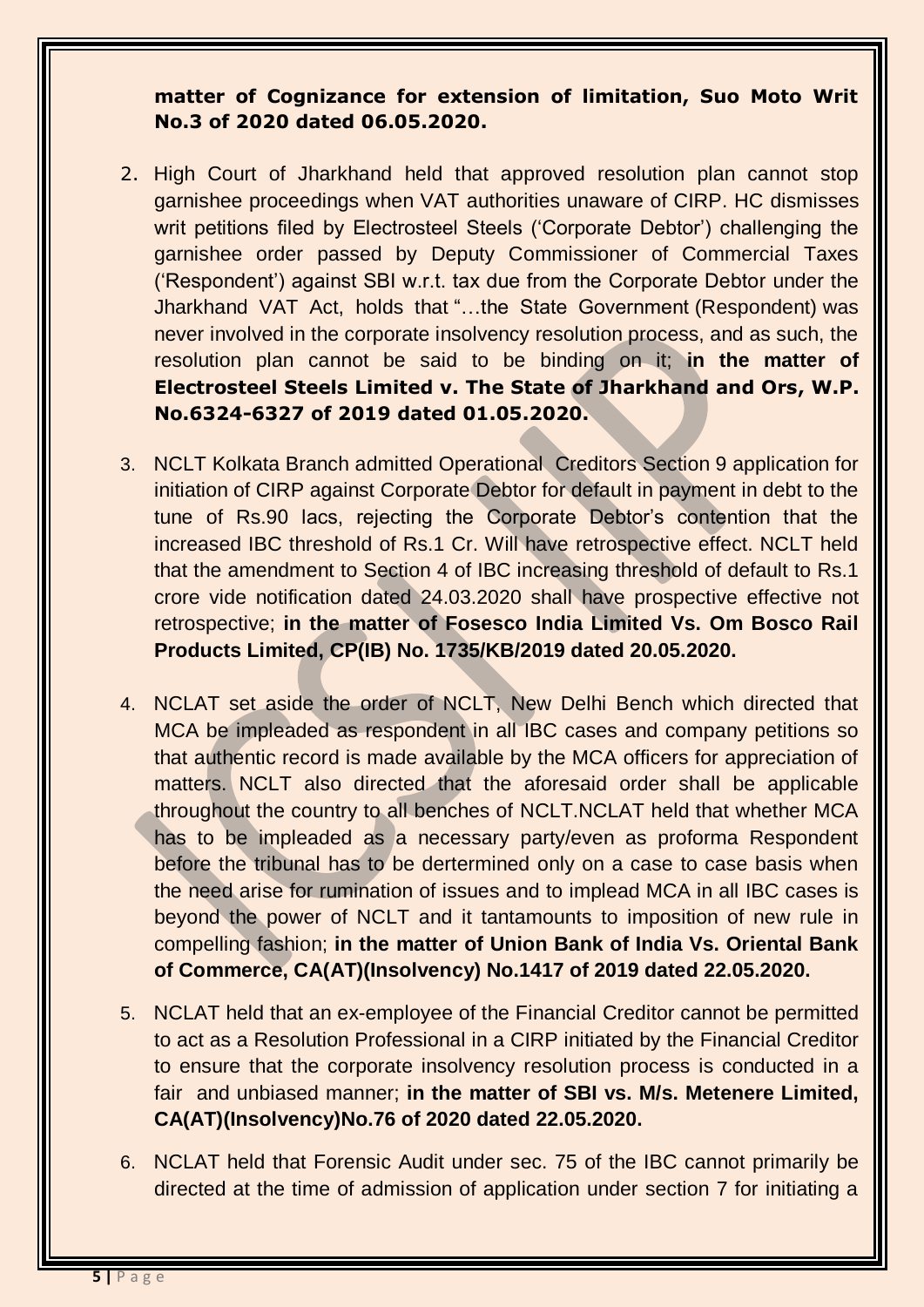CIRP process in terms of finding proof of default, unless forgery or falsification of documents is patent and prima facie established; **in the matter of Allahabad Bank vs. Poonam Resorts Ltd., CA(AT)(Insolvency) No.1303 of 2019 dated 22.05.2020.**

- 7. NCLT, Chennai Branch held that National Company Law Tribunal is not a forum to claim damages for non-delivery of goods to a party, **in the matter of Cellpap BV vs. Oren Hydrocarbons Pvt. Ltd., IBA/937/2019 dated 05.05.2020.**
- 8. Where corporate debtor has raised the issue of limitation against the application filed by financial creditor under section 7, as the debt was classified as NPA and the date of default would have been prior to the effective date of NPA classification, NCLT, Mumbai Branch held that Financial creditor has to prove beyond doubt that the petition is within the period of limitation prescribed for proceedings under the IBC; **in the matter of India Resurregence ARC Private Limited vs. Indian Steel Corporation Limited, CP(IB)No.3846/MB-II/2019 dated 06.05.2020.**

#### **NEWS FROM INSTITUTE**

 **ICSI IIP organized a Workshop on the topic** *"Forensic Audit under IBC"*

On 2nd May, 2020, ICSI IIP organized an online Workshop on the topic "*Forensic Audit under IBC"* from 10:00 am to 5:00 pm*.* The speakers for the Workshop were CS (Ms.) Aneetha (IP), Adv. Avinash Krishnan Ravi and CA Dr Gopal Krishna Raju.

It was the first Workshop conducted by ICSI IIP online for the professional development of the IP's. It was a full day detailed workshop on Forensic Audit under IBC.

## **ICSI IIP organized a Workshop on the topic "Evolving Framework for Resolution Plan under IBC, 2016 "**

On 3rd May, 2020, ICSI IIP organized an online workshop on the topic Evolving Framework of Resolution Plan under IBC, 2016. It was a full day workshop wherein Dr. Binoy J. Kattadiyil, MD, ICSI IIP gave the Welcome address, CS Ashish Garg, President, ICSI welcomed Hon'ble Shri. Justice Krishnan Ramasamy, Judge Madras High Court for the Inaugral Address.

The expert speakers/panelists for the workshop were Mr. K. R. Saji Kumar, ED, IBBI; Adv. Ashish Makhija, Insolvency Professional; CA Anil Goel, Insolvency Professional and Dr. Savan Godiawala, Insolvency Professional (RP and Liquidator in Lanco).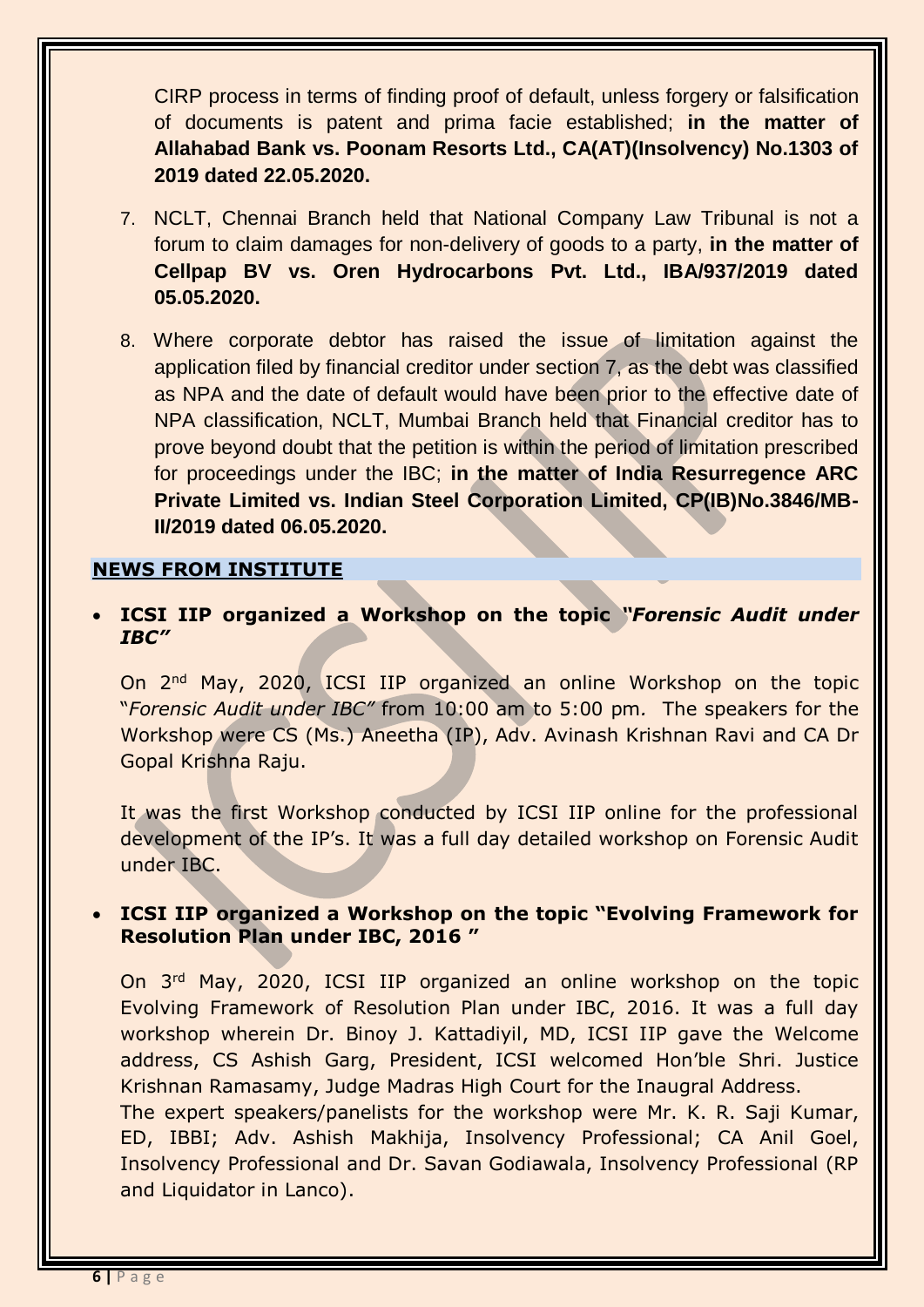# **ICSI IIP organized a Workshop on the topic "Cross Border Insolvency and Group Insolvency"**

On 10thMay, 2020, ICSI IIP organized an online workshop on the topic "Cross Border Insolvency and Group Insolvency". It was a full day workshop wherein Dr. Binoy J. Kattadiyil, MD, ICSI IIP gave the Welcome address, CS Devendra Deshpande, Director ICSI IIP gave the inauguration address, CS Ashish Garg, President, ICSI welcomed Hon'ble Shri. Justice (Retd,) M.M Kumar, Past President, National Company Law Tribunal who gave a keynote address to all the professionals who attended the Workshop.

The eminent speakers/panelists for the workshop were Shri. Methil Unnikrishnan, Genaral Manager, IBBI;Adv. Sumant Batra, President, Society of InsolvencyPractioners of India, Chairman – ASSOCHAM; CA Anil Goel, Insolvency Professional; CA Avil Menezes, Insolvency Professional; Mr. Anuj Jain, Insolvency Professional; Mr. Mahender Khandelwal, Insolvency Professional. More than 600 professionals attended the Workshop.

# **ICSI IIP organized a Webinar on the topic** *"Secured Creditors under IBC"* **on 13th May, 2020**.

On 13th May, 2020, ICSI IIP organized a Webinar on the topic"Secured creditors in IBC". The topic was addressed by Adv. Shubharanjani Ananthand hosted by Dr. Binoy J.Kattadiyil.

# **ICSI IIP in association with IBBI and IPA of ICAI (Cost) organized a Webinar on 15th May, 2020**.

On 15th May, 2020 ICSI IIP in association with IBBI and IPA of ICAI (Cost) organized a Webinar on the topic "Valuations under IBC- – Impact on account of COVID-19 pandemic". The speakers for the Webinar were Dr. Navrang Saini, Whole Time Member, IBBI; Dr. Binoy J. Kattadiyil, MD, ICSI IIP; Dr. S. K. Gupta, MD & CEO, IPA of ICAI (Cost) and Mr. Praveen Subramanya, Registered Valuer (Governing Council Member, RICS).

## **ICSI IIP organized a Webinar on 22nd May, 2020**.

On 22nd May, 2020, ICSI IIP in association with IBBI organized a Webinar on the topic "Management of Corporate Debtor as Going Concern; Operations Management". The speakers for the Webinar were Mr. Sudhaker Shukla, Whole Time Member, IBBI; Dr. Binoy J. Kattadiyil, MD, ICSI IIP; Mr. Sanjeev Ahuja, Insolvency Professional and Mr. Nitin Satija, AD, ICSI IIP.